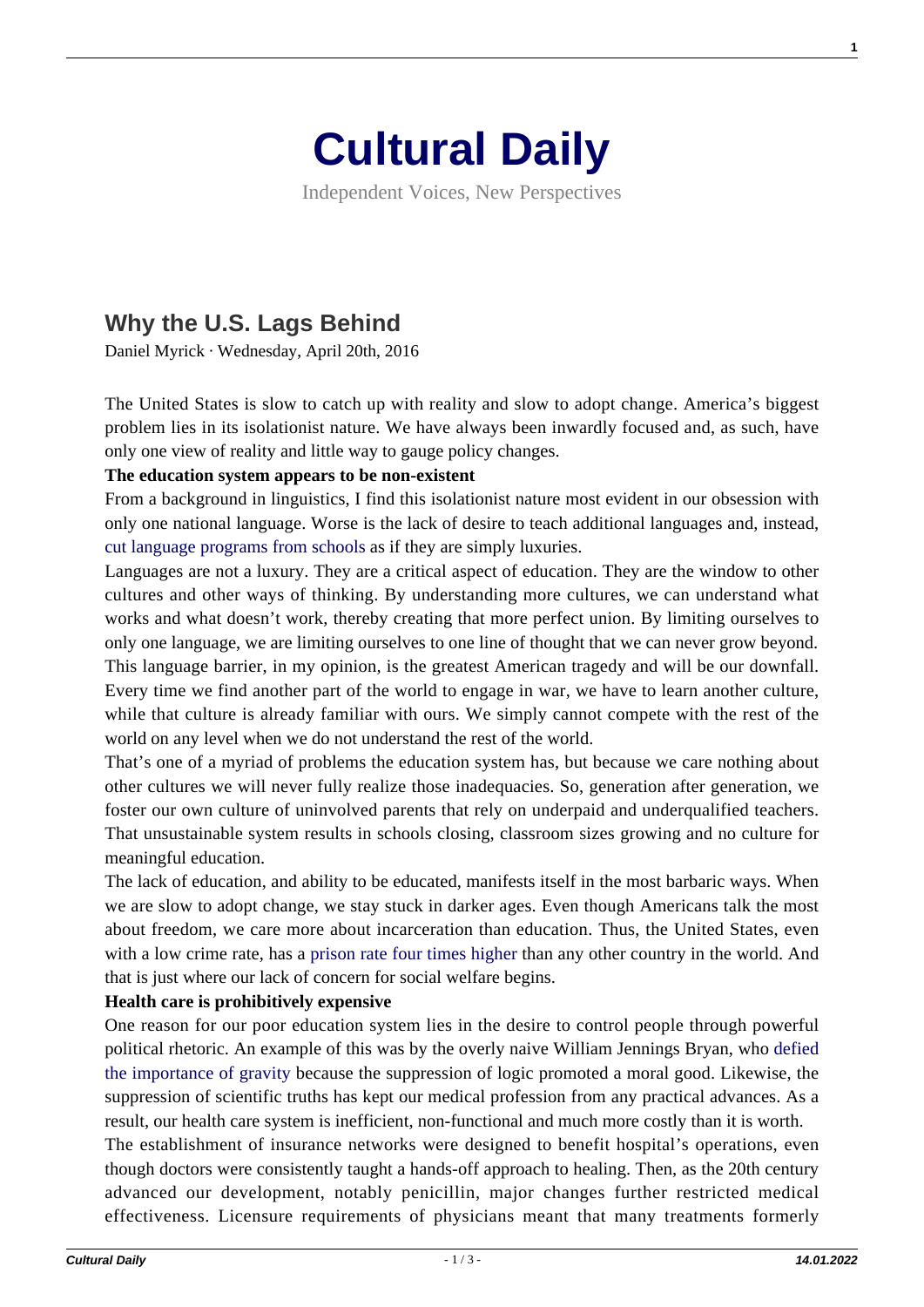performed by nurses and assistants could only be performed by licensed doctors.

Also, in the late 1930s, the formation of the Food and Drug Administration began the regulation of drugs people could take. If history has proven one thing in the medical industry, it has been that drugs have been marketed for profitability sake and not for effectiveness.

The [nature of the cost controlled system](http://www.investopedia.com/articles/personal-finance/062915/why-health-care-so-expensive-us.asp) drove prices up and the inflation of the medical industry greatly exceeded inflation of the rest of the economy. Now, even though Americans pay more for health care than any other nation, we actually receive less medical care. For starters, the multipayer system eats up 25% of costs just in healthcare administration. And patients are largely unaware of the mostly hidden costs since the majority of patients receive medical care via their employer-paid insurance.

Even the way healthcare is billed is inefficient. The ICD coding process, which all institutions use for insurance and medicare is rather complicated and comes with its own degree programs to learn how to do. It is also outdated. The United States just switched to the ICD-10 in late 2015. We were perhaps the last country on earth to switch to this version, which was developed in 1992. The UK switched to ICD-10 in 1995. We are so far behind the curve that, as we were adopting the ICD-10, most countries were already [preparing for the ICD-11](https://www.findacode.com/articles/icd-11-preview-ideal-for-holistic-medicine-12-2013-1528.html).

Being able to actually treat patients seems about as realistic as being able to educate students or rehabilitate prisoners with our backwards logic.

## **We have a confounding government process**

The United States spends more money on elections than any other country, yet has [one of the worst](http://www.pewresearch.org/fact-tank/2015/05/06/u-s-voter-turnout-trails-most-developed-countries/) [voter turnouts](http://www.pewresearch.org/fact-tank/2015/05/06/u-s-voter-turnout-trails-most-developed-countries/). Plus, all the money is concentrated within two parties. The United States is one of the few countries, and only western nation, without a multi-party system.

For over 150 years of the Republican-Democrat duopoly, we have not been able to progress as a society because we keep trading off misleading political ideologies. We get one party in majority power, find it to be ineffective and then elect the other party into majority, who then rescinds all the advances the other one made. This trend continues over and over as our nation backslides into obscurity.

This is either a result of our lack of education or the lack of education is a result of our political oppression. However you look at it, neither are a good situation.

Even though we are horribly inefficient in our political process, our education system, our penal system, our healthcare system, and so on, we still think we have the greatest country in the world and go to great lengths to preserve that image. Americans who go to other countries, learn multiple languages and see multiple cultures in action have a different education than Americans who remain isolated to only the American way. Clearly a perception shift must happen.

How to teach a reserved person something they don't want to know is something else entirely. A dedication toward education and a move away from high cost politics is not a realistic expectation given American reluctance to change or openness, but the only other option is the continued decline and eventual dissolution.

*Top image by [Beverly & Pack](https://www.flickr.com/photos/walkadog/3366563115/) under Creative Commons license.*

This entry was posted on Wednesday, April 20th, 2016 at 9:20 pm and is filed under [Fiction](https://culturaldaily.com/category/literature/fiction/) You can follow any responses to this entry through the [Comments \(RSS\)](https://culturaldaily.com/comments/feed/) feed. You can leave a response, or [trackback](https://culturaldaily.com/why-the-u-s-lags-behind/trackback/) from your own site.